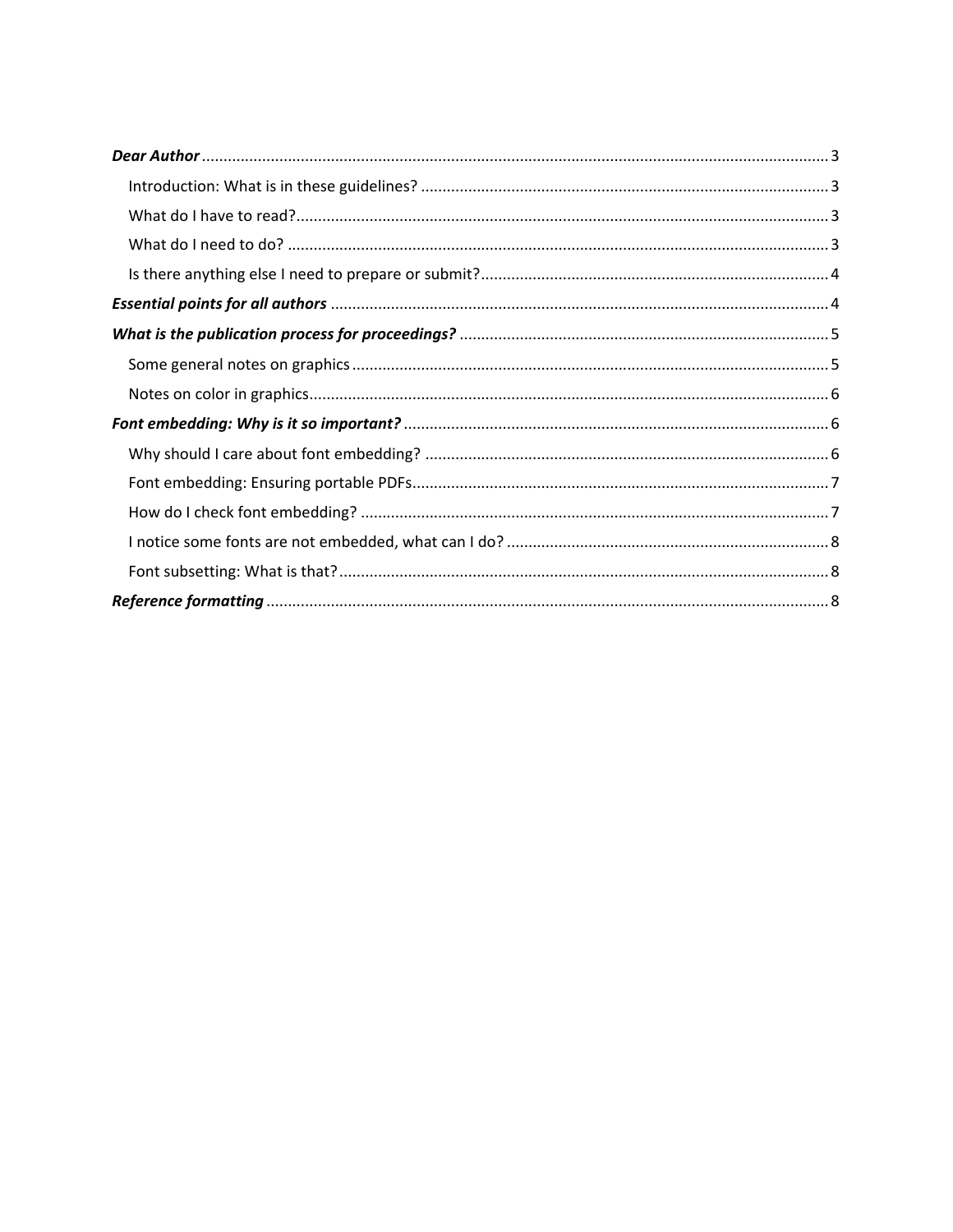# <span id="page-2-0"></span>*Dear Author*

Thank you for writing and contributing a paper to the proceedings of your conference. These guidelines are intended to help everyone involved in the proceedings to achieve rapid and efficient publication, so we are grateful to you, and any co-authors, for taking the time to read them and for following the instructions below.

Reading lots of documentation can be time-consuming so we have tried to be brief and cover the most important points you need to consider before writing your paper for AIP Conference Proceedings. If you have any questions, do please contact us via e-mail a[t aipcpeo@aip.org.](mailto:aipcpeo@aip.org) We will do our best to write back to you within 1 business day, but as the proceedings mailbox is extremely busy it may take a little longer to reply.

If you have already attended the event, we hope that the conference was enjoyable. If you are yet to attend, we wish you a safe journey.

Thank you, and best wishes The AIP Conference Proceedings team

# <span id="page-2-1"></span>*Introduction: What is in these guidelines?*

Please take a moment to familiarize yourself with the documents contained within the ZIP file package of guidelines you have downloaded.

- **README\_author\_guidelines.pdf**: The file you are reading, which summarizes the main issues you should consider when writing your paper and preparing your article PDF file.
- **permissions**: This folder contains essential guidelines on using copyrighted materials within your article, together with a letter you can use to apply for copyright permission.
	- o **permission\_guidelines**.**pdf**: Essential notes and guidance on use and reproduction of copyrighted material.
	- o **permission\_letter.pdf**:A suggested template letter you can use to seek permission to reproduce copyright material.
- **sample** references.pdf: A collection of examples showing how to prepare and format your references.
- **article\_templates**: This folder contains the manuscript templates in Word (or LaTeX) depending which set of guidelines you have downloaded. Please note that *double-column templates are no longer supported*; *please use single-column templates only*.

## <span id="page-2-2"></span>*What do I have to read?*

In addition to the advice and guidance contained in this document. If you intend to use copyrighted materials in your paper, please read **permission\_guidelines.pdf**.

# <span id="page-2-3"></span>*What do I need to do?*

The proceedings publication process, including where to send your paper, is summarized below in the section *What is the publication process for proceedings*. The main requirement is that AIP Conference Proceedings requires a ready-to-publish PDF file of your article (**with fonts embedded**), prepared using our Word or LaTeX templates and following the general guidelines discussed in this document. However, for review/editorial reasons your proceedings editor may ask you for source files (Word or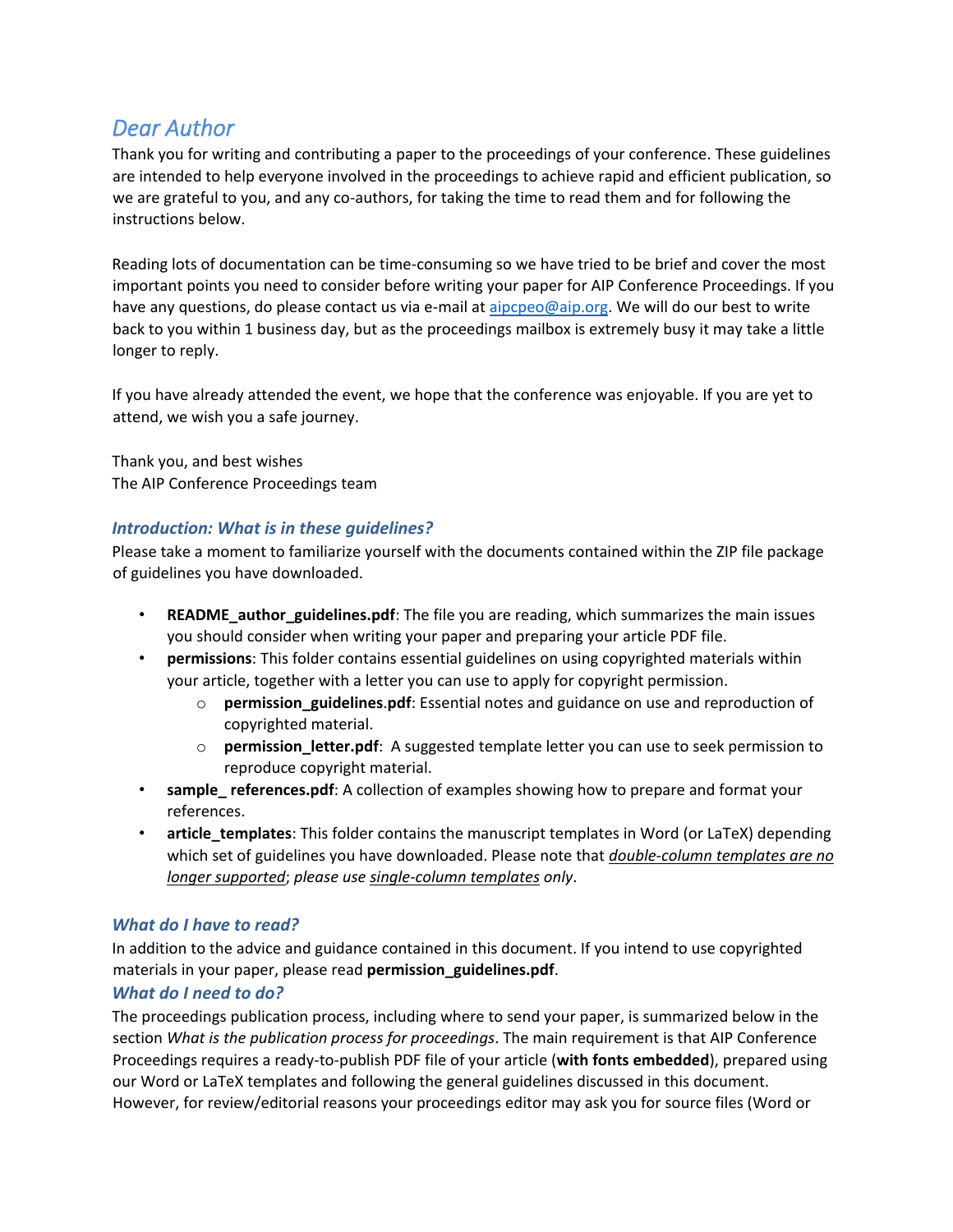LaTeX) so make sure to check the conference web site on what is required from you. Be sure to check the web site for any limits on page count requested by the proceedings editors: AIP Conference Proceedings does not impose any maximum limits on page counts, but the editors may do so.

### <span id="page-3-0"></span>*Is there anything else I need to prepare or submit?*

In addition to your article, you should send the following items to your proceedings editor:

- **Copyright permission letters/e-mails**: The ZIP file folder "permissions" contains essential advice in the file **permission\_guidelines.pdf**. If you have used copyrighted material in your paper, you must obtain permission to use it from the owner of the copyright and/or authors. You need to send full details (e.g., copies of e-mails) to your editor who will subsequently submit them to AIP Conference Proceedings.
- **Color printing requests**: If your conference organizer/editor has asked AIP Conference Proceedings to produce printed copies they will be printed in greyscale (sometimes, mistakenly, called "black and white"). If you want to print any of your article pages in color, please contact your proceedings editor directly to discuss this. AIP Conference Proceedings does not accept orders for color printing directly from authors: Color printing is managed through our arrangements with the editors only.

# <span id="page-3-1"></span>*Essential points for all authors*

Before you start writing, please consider the following essential points.

- **No 1-page papers please**. AIP Conference Proceedings does not wish to publish extremely short proceedings papers, such as 1-page, abstract-only contributions and we reserve the right to exclude any such articles from the proceedings. AIP Conference Proceedings' online publication fees are completely independent of the number of pages in each article and we welcome substantial contributions, provided your page count complies with guidelines/limits set by your proceedings editor.
- **Online use of color is free.** We still get asked if it costs extra to use color within online proceedings papers and, of course, the answer is no it does not. The use of color in *printed proceedings* does incur additional cost, so please contact your proceedings editor to discuss this.
- **Avoid huge PDF files (10 MB maximum, ideally)**. For the benefit of readers and researchers accessing your article from slow or expensive internet connections we recommend that you try to keep your article PDF file below 10 MB. This is just a recommendation; *it is not a requirement*.
- **Prepare and format references with care**. Please prepare and format your references in accordance with the examples provided in the document **sample\_ references.pdf**.
- **Do not add page numbers or headers/footers**. Our article templates deliberately do not include these so please *do not add them*. Adding them causes significant delays and creates unnecessary work for your editor. Page numbers and headers are added by AIP Conference Proceedings during the publication process.
- **Do not alter the margins of our templates**. They are carefully designed for AIP Publishing's production process, altering them can cause significant delays and create unnecessary work for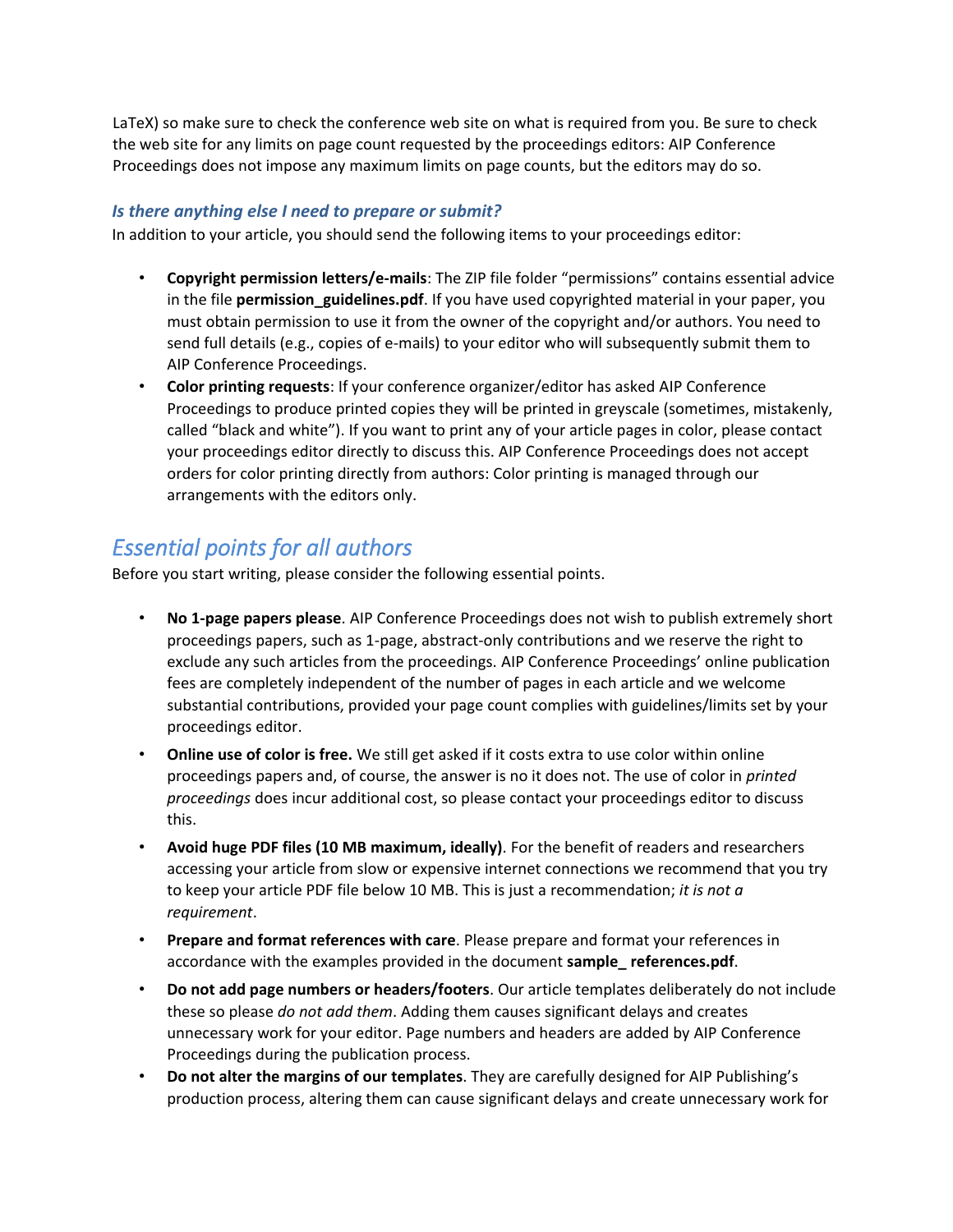your editor. Top, left and right margins should be 1 inch, the bottom margin should be 1.18 inch.

- **Embed all fonts into your article PDF**. The importance of font embedding is explained below, together with how to check this.
- **Use clear, legible graphics and diagrams**. We still receive articles containing graphics that are almost illegible, which significantly reduces readership of the article. Do not use "blocky" JPEG images, especially if they contain text: Readers of your paper will be grateful. If they cannot read it, they are unlikely to cite it.
- **Do not use copyrighted material without permission**. The file **permission\_guidelines.pdf** supplied with these guidelines contains instructions on using copyrighted materials within your article. Regretfully, papers submitted to AIP Conference Proceedings without appropriate copyright permissions may be excluded from the proceedings without any opportunity to resubmit. Seeking copyright permission at that late stage can cause significant delay in publication which would be unfair to other authors in the proceedings.

# <span id="page-4-0"></span>*What is the publication process for proceedings?*

Proceedings publication differs from regular journals in several aspects:

- (1) Most pure proceedings publications, including ours, use author-prepared PDF files for publication and production of printed copies.
- (2) Proceedings papers are submitted directly to the proceedings editors who manage the review process and collection of conference materials.
- (3) The proceedings articles are submitted to AIP Conference Proceedings (by the editors) in a single batch, rather than one-by-one as each paper is ready.
- (4) The proceedings papers are published together as a single collection (volume) of AIP Conference Proceedings.

Proceedings editors undertake a review of papers in accordance with community and conference traditions/expectations and they will advise you of any changes you may need to make, prior to it being accepted. Once the editors have collected sufficient accepted papers, or as many papers as authors are willing to write, they submit them to AIP Conference Proceedings in a single batch. We cannot publish any proceedings until the entire set of files submitted to us meets the requirements of our publication and production systems. Consequently, it is extremely important for all authors to follow our guidelines so that the proceedings are not delayed by problematic papers. Any questions pertaining to your article or the publication of the volume must be sent to the conference editor and not AIP Conference Proceedings.

# <span id="page-4-1"></span>*Some general notes on graphics*

The guiding principle is to *think of your readers*. Will they be able to read the text with very small graphics, especially scaled-down bitmap images? Try to consider readers who may have restricted vision. Generally, use the highest quality graphics possible, placed within your article at a sensible size so that the text is clear and legible. Here are some recommendations for raster images (halftones, line art/bitmaps):

- If you are scanning line art: use a minimum 600 dpi resolution.
- If you are scanning photographs or images (creating halftones): 300 dpi.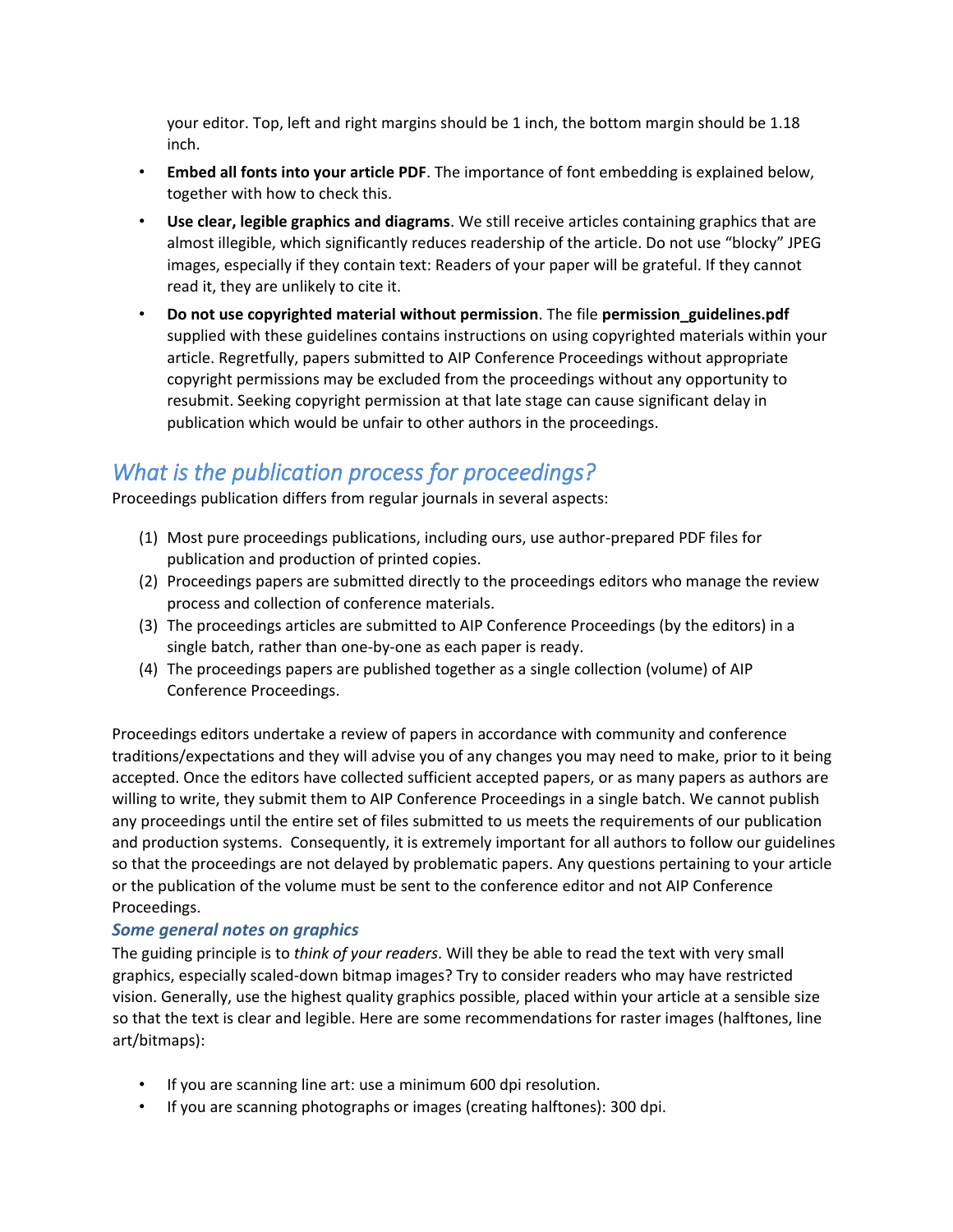- Use 600 dpi for combinations line art halftones.
- Save line art as black/white bitmap, not greyscale.
- Save halftones and combinations as greyscale, not black/white bitmap.

#### <span id="page-5-0"></span>*Notes on color in graphics*

- **Within online proceedings or CDs**: We still receive questions about the use of color graphics in electronic proceedings so do please be assured there are *no costs at all for color graphics within online proceedings or on CDs*. We strongly support and encourage the use of color where it assists with communicating and expressing the science contained within your paper.
- **Within printed proceedings:** Printed proceedings are only produced if they have been ordered by the conference organizers. Within online proceedings all color graphics/images will, of course, remain in color but within the printed proceedings they will be reproduced in greyscale (sometimes, mistakenly, called "black and white"). If you want to have specific pages of your article printed in color you need to contact your proceedings editor to request this. AIP Conference Proceedings no longer accepts orders for color printing directly from authors: Color printing is managed through our arrangements with the editors only.

#### **Conversion of color images/graphics to greyscale**

Authors are advised that some colors do not reproduce well when converted to greyscale for printing. You are advised to print your color graphics on one or two reasonable quality office laser printers to determine whether the colored elements are easy to read. Although this check is not fully scientific, it may highlight obvious problems. For example, if your graphics contain fine line art that uses lighter shades of yellow or green these may become difficult to distinguish when printed.

# <span id="page-5-1"></span>*Font embedding: Why is it so important?*

In the following notes we explain why your proceedings article PDF file needs to have all fonts embedded by you, the author, prior to sending it to your proceedings editor.

AIP Conference Proceedings performs many technical quality checks on all PDF files submitted to us for proceedings publication. During those checks we continue to encounter PDFs that do not have all (or any!) fonts embedded. This can result in publication delays while we seek replacement files from those authors. We do offer an embedding service to conference editors to assist with these files at additional cost. This re-process of PDFs in an attempt to embed missing fonts, but those processes may fail or produce incorrect results. For highly complex PDFs containing scientific and mathematical content, any attempt to "force" font embedding (by re-processing PDFs) is *very far from ideal and not without risk.*  Very subtle errors can be introduced through complexities arising from issues such as font encoding. These errors can be exceptionally difficult to detect.

As the author and creator of your article PDF, you have the most intimate knowledge of *exactly* what the PDF should display. We ask all authors to carefully check their article PDF prior to submission. Perform visual inspections to detect subtle font errors and ensure that all fonts are embedded. With the wide range of tools and software that authors use to create PDFs, and the number of devices and platforms which readers use to view/print them, font embedding by authors is *essential*.

## <span id="page-5-2"></span>*Why should I care about font embedding?*

Embedding fonts into your PDF file is critically important for two reasons: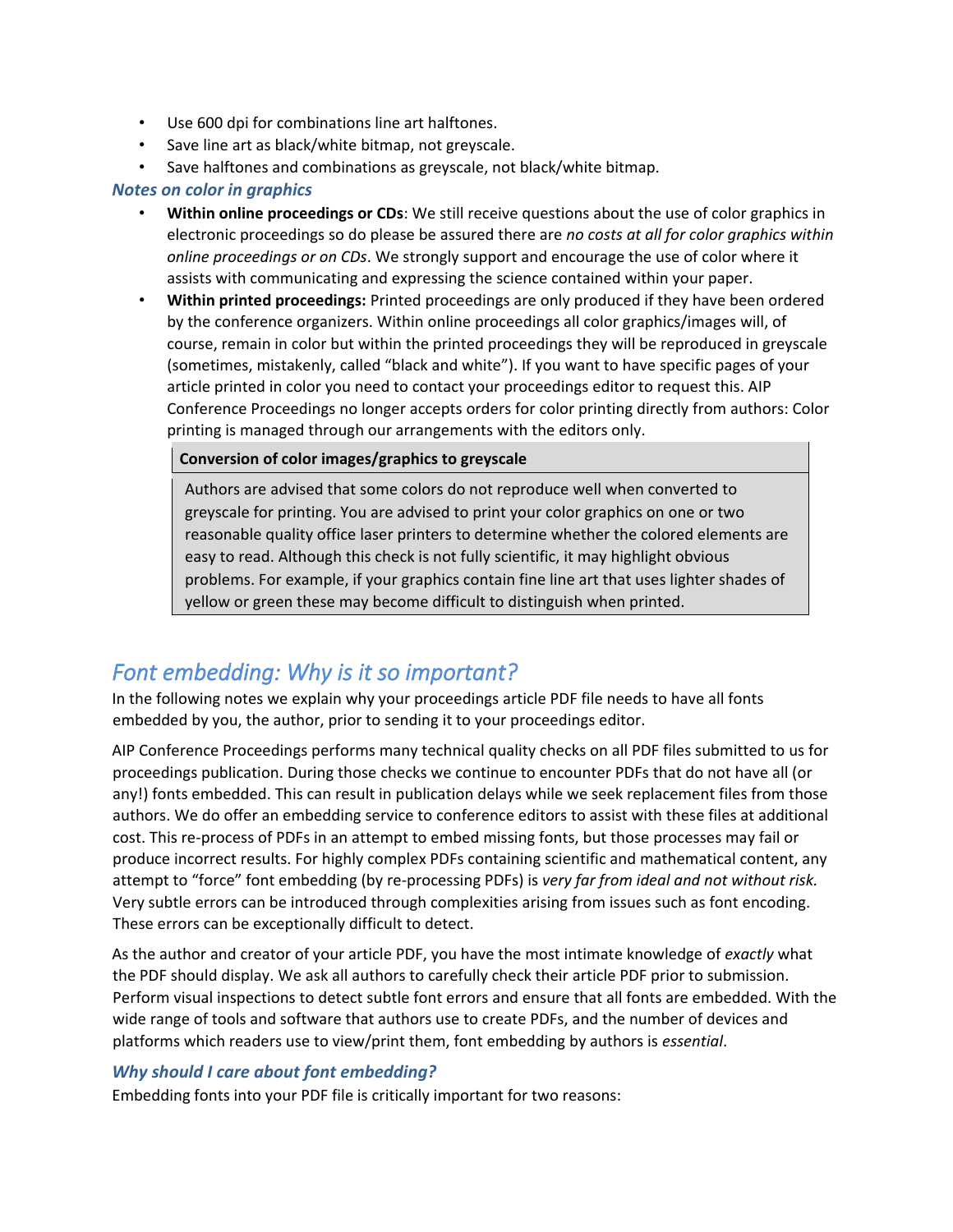- (1) Commercial printing companies are unable to print PDFs without the correct fonts being embedded.
- (2) To ensure that your online article PDF file displays and prints correctly for everyone who wants to read your work.

Readers of scientific articles use a range of devices to access, view, and print PDFs—from smart phones and tablets to desktop and laptop computers running any number of operating systems—and applications to view/print PDF files. To ensure that readers of your article can display and print it correctly, it is important for your article's PDF file to be truly *portable*: your PDF file needs to be fully "selfcontained."

## <span id="page-6-0"></span>*Font embedding: Ensuring portable PDFs*

PDF stands for *Portable Document Format* and it is the word *Portable* that needs to be understood and interpreted with some care. It is tempting to think "Portable" implies that all PDF files, however created, are by default *fully portable* and will *always* display or print identically. Unfortunately, life is not quite that straightforward for one simple reason: *fonts*.

Any application or device used to view or print the text and mathematics contained in your article PDF will need access to the appropriate font data—which typically comes from two "sources":

- (1) The PDF file itself: A process called *font embedding*—which is the only way to guarantee true portability.
- (2) Substitute fonts installed on the device on which the viewer application is running.

Point (2) is where you can get into difficulty. When viewing/proofing your article PDF on the computer *on which it was created* you may see nothing wrong: Everything looks and prints perfectly even when font data is not embedded, or built into, the actual PDF file itself. Only when your PDF is transferred to different "device environments" that do not have the same set of installed fonts or use a different PDFviewing application will problems caused by non-embedded fonts start to show up.

A PDF-viewing application may try its best to find "correct" substitutes for any fonts which are not embedded—this might work well for simple text, but for mathematics or specialized symbols it is quite likely that it will fail: perhaps spectacularly, or in much more subtle ways. Your carefully prepared mathematics might appear "garbled" or fail to display at all; random characters might be missing when viewed or printed; or, perhaps worse, incorrect symbols are substituted, making it appear that your mathematics contains errors!

**The golden rule:** Just because your article's PDF file looks correct *on your computer*, you *cannot* assume that it will always look the same on *any another device*: You must embed all fonts and *check font embedding***.** 

**Tip:** A simple test is to forward your article PDF to another device and view it there—such as on a smart phone or tablet where the PDF-viewer application and installed fonts may be very different to those on your desktop computer.

## <span id="page-6-1"></span>*How do I check font embedding?*

Tools and methods to check font embedding in PDFs is discussed in numerous tutorials, blogs, and articles on the internet. If you have access to Adobe's Acrobat Pro product, you can easily check font embedding using its built-in preflight tools; however, free tools are also available. If your institution's policies permit you to download and install software, you can use a *free* command-line utility called *pdffonts*—which is available for Windows and Linux (we are not aware of a Mac OS version):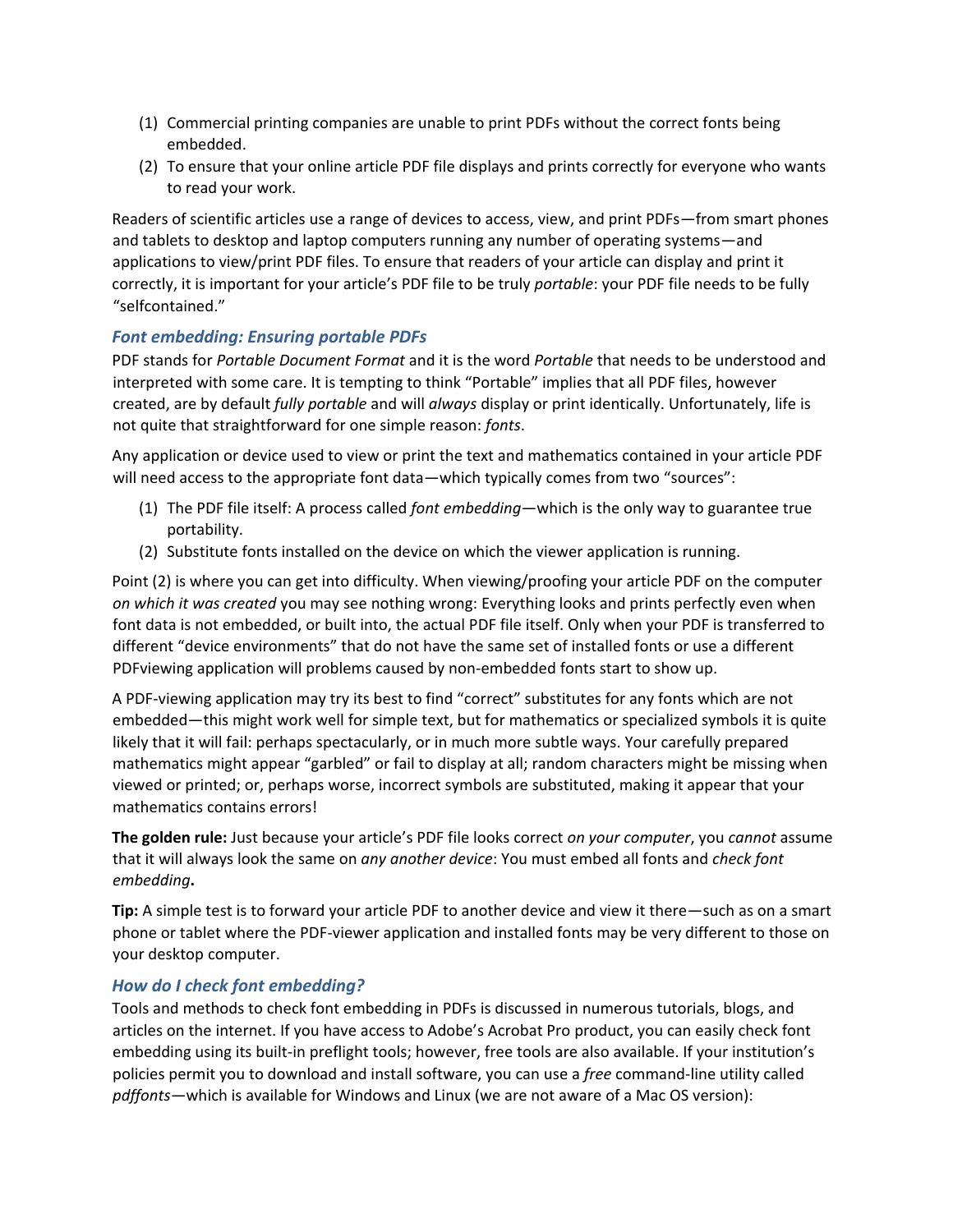http://www.foolabs.com/xpdf/download.html *pdffonts* generates a list of fonts used in a PDF

file and indicates whether each font is embedded.

# <span id="page-7-0"></span>*I notice some fonts are not embedded, what can I do?*

If your complete article PDF is reported as not having all fonts embedded the first step is to make a copy of your article, remove all graphics from your document and create a PDF of *just the article text*. If that text-only PDF is reported as having all fonts embedded, you need to check your graphics: Especially if you pasted them (into Microsoft Word) or imported them via PDF or EPS (Encapsulated PostScript) format (into LaTeX or pdfLaTeX).

With the huge variety of software tools available to authors it is difficult to provide comprehensive advice but here are some diagnostic tips.

- **Copying and pasting graphics** (Microsoft Word, or other word processors). Depending on how you generate the article PDF, it is possible that some fonts for the text within your pasted graphics were not embedded into the final PDF. A simple test is to paste a graphic into a new blank Word document, make a PDF and check to see if the fonts are embedded.
- **PDF or EPS export**: It is quite possible that some of your PDF or EPS graphics files do not contain the font data needed to render/display the text inside them. By default, many graphics tools or applications export PDF or EPS files that fail to embed font data, so you should explore any file export settings (or configurations) to determine if your graphics application can be made to export font data.

## <span id="page-7-1"></span>*Font subsetting: What is that?*

Suppose you have a document with single page containing just the text "Hello World" formatted using, say, the Times Roman typeface: How many unique characters are required to display the text Hello World? Of course, the answer is 8: H, e, I, o, W, r and d (plus space "character"). However, a font file for Times Roman might contain data (glyph descriptions) to display hundreds, perhaps thousands, of characters: You only need 8 of them to display Hello World. Out of the total *set of characters* provided by a Times Roman font, only a tiny fraction, or *subset,* is required to display your document. When you go on to create a PDF file from your document, the PDF-creation software needs to *embed* just a small *subset* of characters in the Times Roman font to display (render) the Hello World text.

Modern font files (e.g., OpenType) contain data (glyph descriptions) to display many thousands of characters, resulting in large font files (potentially many megabytes). Font subsetting reduces the size of PDF files and many font licenses insist that the *entire* font is not allowed to be embedded in a PDF. In practice, you rarely need to worry about font subsetting because your PDF-generation software does it for you automatically.

# <span id="page-7-2"></span>*Reference formatting*

AIP Conference Proceedings recommend using the Vancouver system of references. We ask authors to ensure that all references are accurate, complete and correctly punctuated and styled. Please ensure the appropriate use of bold or italic styling for individual components of the reference as demonstrated in the examples.